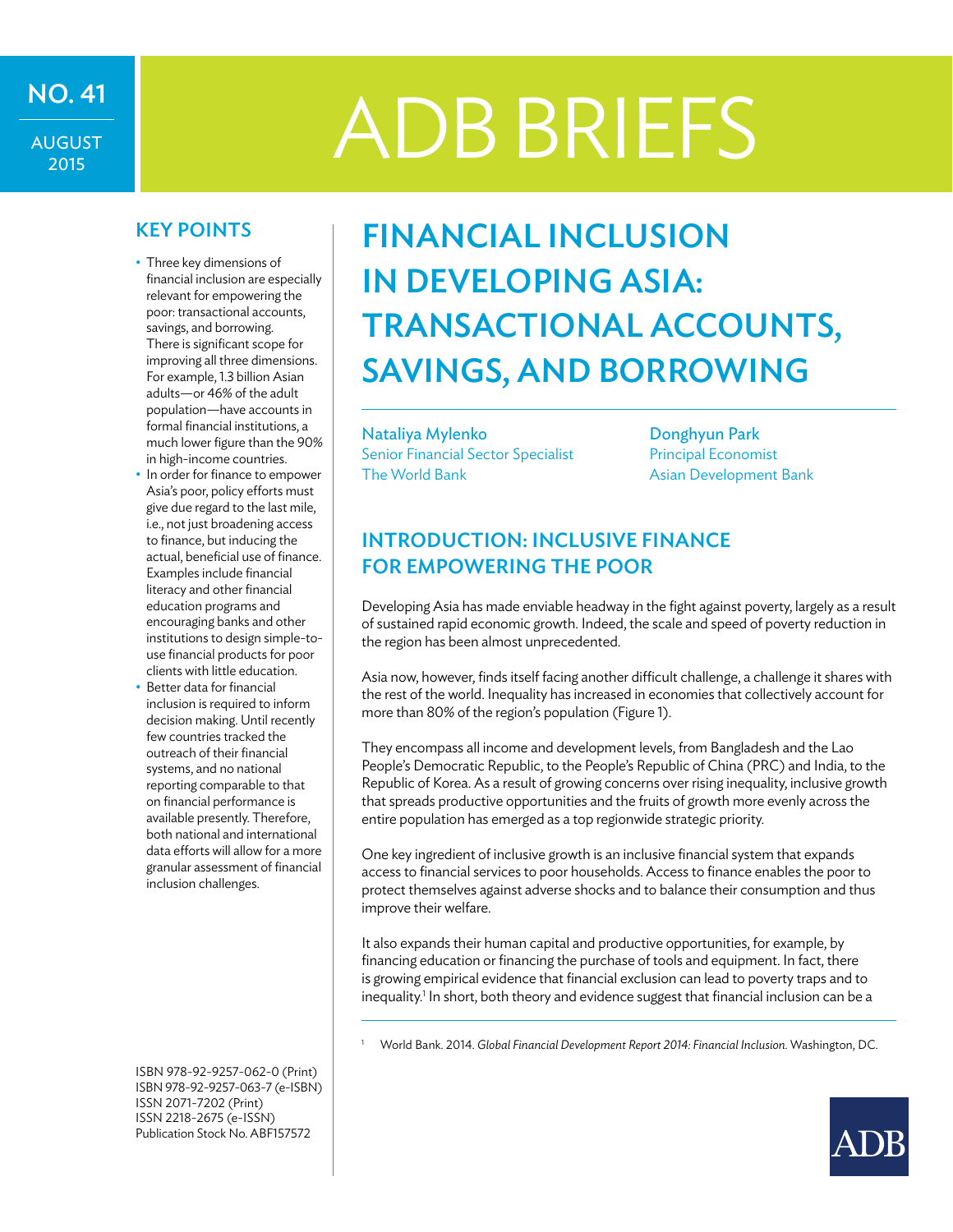#### ADB BRIEFS NO. 41

powerful tool for empowering the poor, for augmenting their earning potential, and for improving the quality of their lives.





Lao PDR = Lao People's Democratic Republic, PRC = People's Republic of China.

Note: A rising Gini coefficient indicates increased inequality.

Source: Asian Development Bank. 2012. *Confronting Rising Inequality in Asia*. Manila.

Financial inclusion is a concept that is related to but distinct from the broader concept of financial development or the expansion and deepening of a country's financial system, i.e., banks and capital markets. Indeed, both theory and evidence suggest that financial development does not in and of itself reduce inequality.<sup>2</sup>

Therefore, extending financial services to the poor and underprivileged requires deliberate, additional efforts on the part of policy makers. Providing an enabling environment for cost-effective delivery channels such as mobile banking and banking agents—local retail stores that handle banking services on behalf of banks—is a good example.

Reflecting a growing recognition of the importance of financial inclusion, financial regulators from more than 20 countries made financial inclusion commitments under the 2011 Maya Declaration to (i) create an enabling environment that increases access and lowers costs of financial services, including through new technology; (ii) implement a proportionate regulatory framework that balances financial inclusion, integrity, and stability; (iii) integrate consumer protection and empowerment as a pillar of financial inclusion; and (iv) use data to inform policies and to track results.3

In this brief, we examine three key dimensions of financial inclusion that we believe to be especially relevant for empowering the poor: transactional accounts, savings, and borrowing.

We then set forth some broad policy options for leveraging finance as a tool for empowering the poor.

#### Transactional Accounts: Entry Point to Savings and Payments with Benefits to Account Holders and the Overall Economy

In Asia, 1.3 billion adults, or 46% of the adult population, have accounts in formal financial institutions. The figure is higher than that in Latin America at 39% but much lower than the 90% in highincome countries<sup>4</sup>

There is a considerable variation among countries and subregions closely correlated with per capita incomes and levels of development (Figure 2).

In the PRC, the Republic of Korea, Malaysia, Mongolia, Singapore, Sri Lanka, and Thailand, the majority of adults has bank accounts, yet in 17 out of 26 countries for which data are available, fewer than 40% have accounts.

Access to basic transactional accounts benefits account holders as well as the economy as a whole. Account holders can benefit from lower-cost money transfers and convenience and from the safety that regulated systems offer compared to nonregulated alternatives. Using accounts to pay salaries; government social payments; and other inter-business, business–individual, business–government, and individual–government payments improves the transparency, accountability, and efficiency of the overall economy.

<sup>2</sup> See, for example, ADB. 2015. Financing Asia's Future Growth. *Asian Development Outlook 2015.* Manila

<sup>3</sup> World Bank. 2012. Financial Inclusion Strategies Reference Framework. www.worldbank.org/financialinclusion (see also www.afi-global.org/gpf/maya-

declaration).<br>Unless otherwise noted, data are from A. Demirgüç-Kunt and L. Klapper. 2013. Measuring Financial Inclusion: Explaining Variation in Use of Financial Services across and within Countries. *Brookings Papers on Economic Activity.* Spring. pp. 279–340.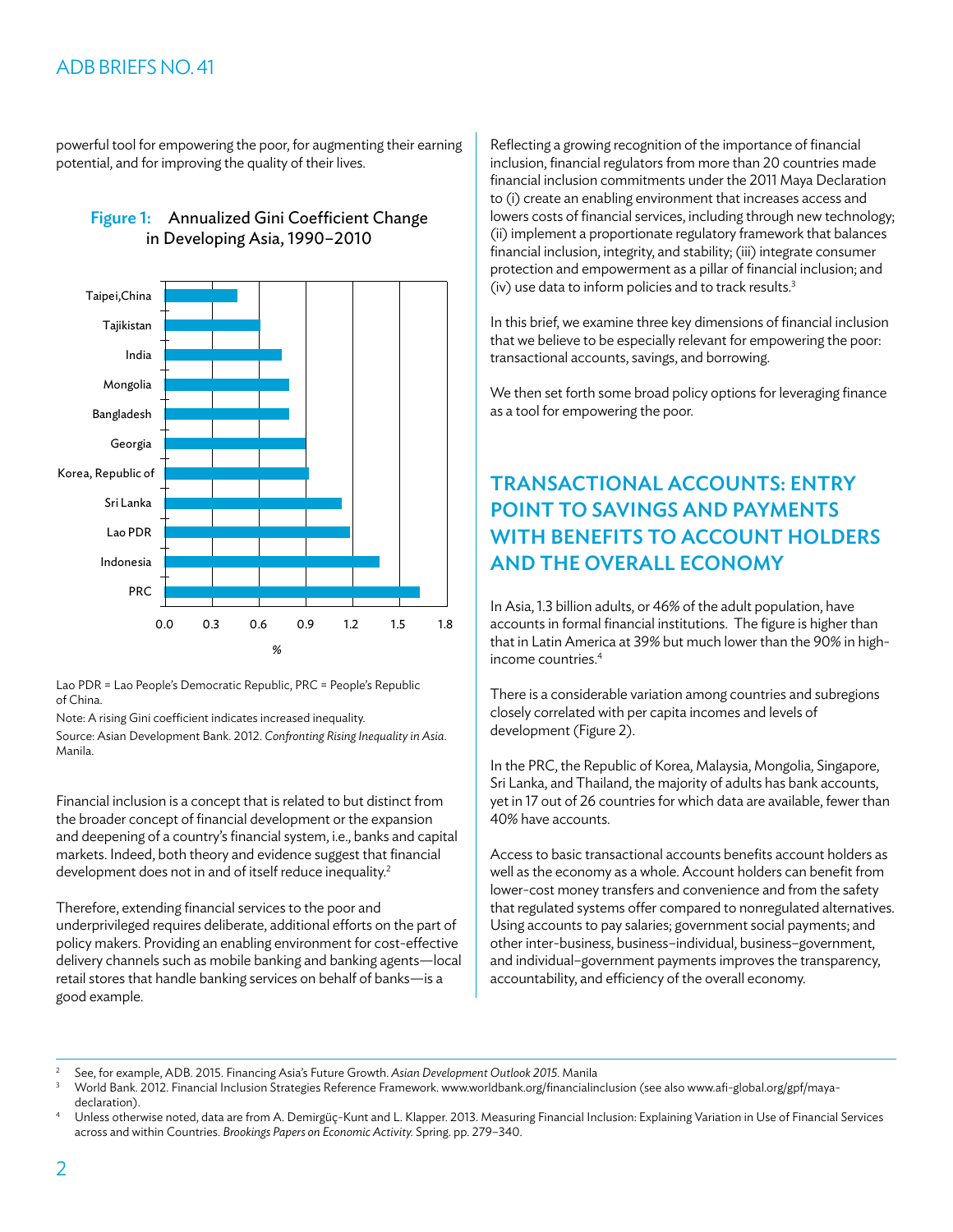

#### Figure 2: Share of the Population with an Account in a Formal Financial Institution (% age 15+)

Lao PDR = Lao People's Democratic Republic, PRC = People's Republic of China.

Sources: A. Demirgüç-Kunt and L. Klapper. 2013. Measuring Financial Inclusion: Explaining Variation in Use of Financial Services across and within Countries. *Brookings Papers on Economic Activity.* Spring. pp. 279–340; authors' calculations.

Assessments of the impact on costs of shifting to electronic payments in various government social programs show cost reductions of 80% or more.<sup>5</sup>

Of the 1.5 billion people in Asia without access to an account, 92% live in Bangladesh, the PRC, India, Indonesia, Pakistan, the Philippines, and Viet Nam (Figure 3).

#### Figure 3: Seven Countries Account for 92% of the 1.5 billion Unbanked in Developing Asia



Sources: A. Demirgüç-Kunt and L. Klapper. 2013. Measuring Financial Inclusion: Explaining Variation in Use of Financial Services across and within Countries. *Brookings Papers on Economic Activity.* Spring. pp. 279–340; authors' calculations.

Improvements in technology, flexible regulations on know-yourcustomer requirements, and reliable personal and business identification systems combined with a commitment to improved transparency and accountability show that shifting to electronic payments and universal access to transactional accounts is within reach.

India's recent commitment to provide access to transactional accounts for all adults illustrates the importance of government policy in strengthening financial inclusion.

<sup>5</sup> K. Lindert et al. 2007. The Nuts and Bolts of Brazil's Bolsa Família Program: Implementing Conditional Cash Transfers in a Decentralized Context. *SP Discussion Paper.* No. 0709. Washington, DC: World Bank; S. Duryea and E. Schargrodsky. 2007. *Financial Services for the Poor: Welfare, Savings and Consumption.*  Washington, DC: Inter-American Development Bank.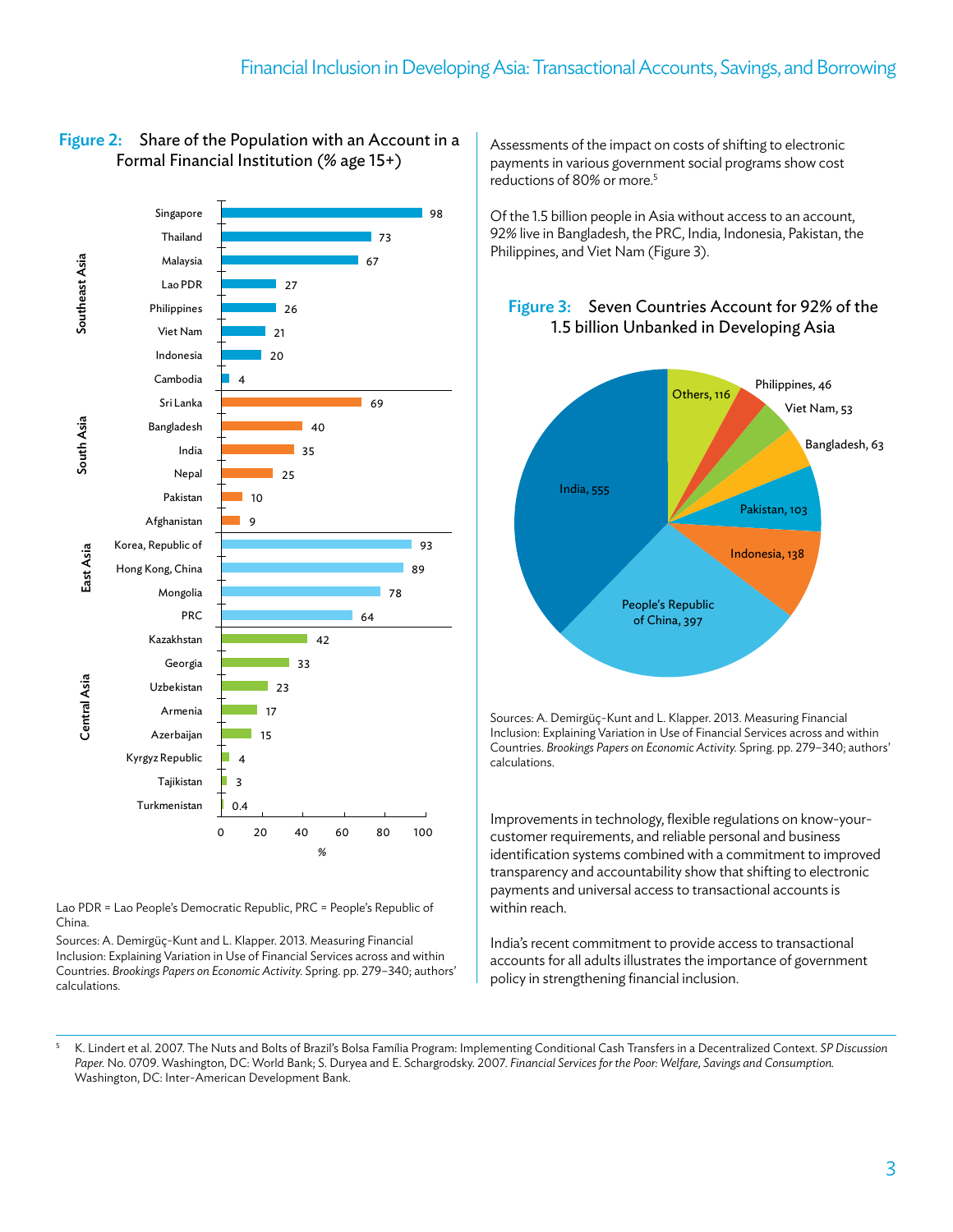#### Savings: Mobilizing Savings for Inclusive Growth

While savings rates in Asian economies are high, a large proportion of the population saves outside the financial system. Mobilizing savings through an effective, modern financial system can mobilize resources for inclusive growth.

In Asia, we found that 32% of adults report saving money but only 21% of them save in financial institutions. Savings rates measured in Asia are higher than those in Latin America (26%), but significantly, there are about 300 million Asian adults saving outside financial institutions representing approximately half of the total world population that does so.

Patterns differ widely across economies, reflecting the levels of both economic development and financial system maturity (Figure 4).

At the extremes are Singapore where 61% of adults report saving, 96% of whom use formal financial institutions; and Georgia where only 7% of the population reports saving, of whom only 15% do so

formally. Even countries with similar savings rates diverge widely in terms of reliance on formal financial institutions.

In Sri Lanka, 36% of adults report saving money, 77% of whom save in financial institutions. In Viet Nam, a similar share of 35% of adults report saving money, but only 22% of them use financial institutions. In the Kyrgyz Republic, even more strikingly, of the 36% of adults saving money, only 2% used formal financial institutions.

Access to savings products in the formal financial system has important benefits for individuals as well as for the overall economy.

For individuals, saving in the formal system offers financial returns and safety. For the broader economy, mobilizing savings through an effectively functioning financial system allows the channeling of resources for investment and economic growth.

A safe and sound overall financial system is a fundamental prerequisite for effective intermediation and mobilizing savings. Adequate financial sector regulation and supervision, a comprehensive and effective deposit protection regime, and strong consumer protection mechanisms are essential elements of the modern financial system.



#### Figure 4: Percentage of Adults Saving in and outside Formal Institutions, Selected Developing Asian Economies

Lao PDR = Lao People's Democratic Republic, PRC = People's Republic of China.

Sources: A. Demirgüç-Kunt and L. Klapper. 2013. Measuring Financial Inclusion: Explaining Variation in Use of Financial Services across and within Countries. *Brookings Papers on Economic Activity.* Spring. pp. 279–340; authors' calculations.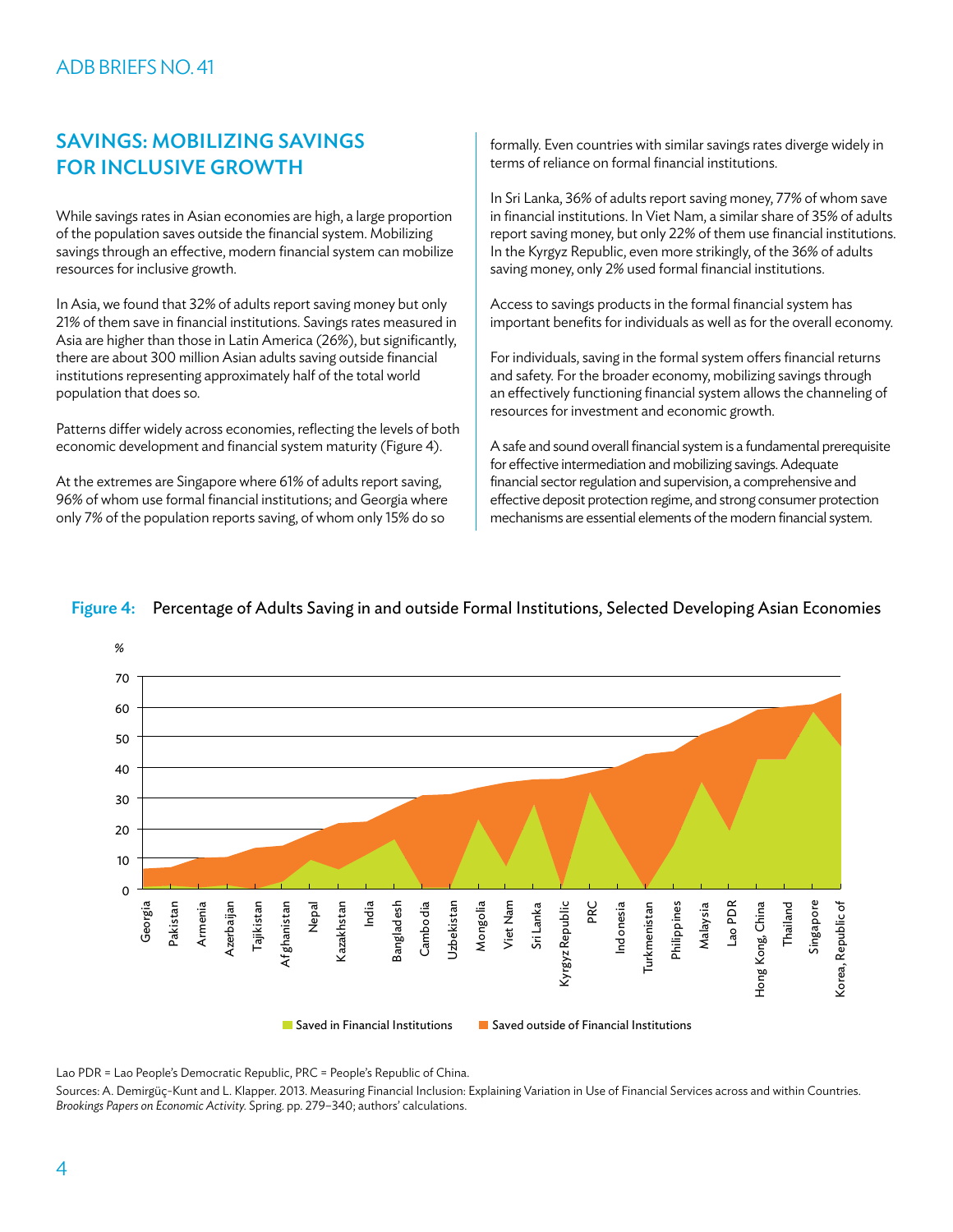Most governments in Asia have made significant improvements in overall financial sector regulation and supervision allowing them to withstand the global financial crisis of 2008 and to put in place a strong foundation for a more inclusive sector. Yet, as experience around the world and in Asia shows, financial stability is necessary but is not the only element required for an inclusive financial system.

For the 300 million adults in Asia who keep their savings outside banks and other formal financial institutions, more needs to be done. Balancing inclusivity and stability for deposits will remain a key challenge for financial regulators.

Greater competition in the banking sector and regulations broadening access to savings products, such as mandatory reductions in minimum balances, can significantly improve access to savings services. Private service providers, in turn, need to develop products that address the needs of this significant market.

### Borrowing: High Reliance on Informal Borrowing Indicates Significant Unmet Demand for **CREDIT SERVICES**

In Asia, 38% of adults report borrowing,which is fewer than in other regions. In high-income countries, 83% of adults report having a loan or a credit card; in Latin America, the corresponding figure is 44%.<sup>6</sup>

Borrowers in Asia are more likely to rely on informal sources than borrowers in high-income countries where 80% rely on formal sources, largely credit cards. In Asia, only 38% used financial institutions or credit cards for borrowing compared with 60% in Latin America. Significant reliance on informal borrowing indicates a potentially unmet demand for credit products from formal financial institutions.

Economies vary greatly in terms of their reliance on borrowing and on borrowing from financial institutions (Figure 5). While borrowing is nearly universal in Cambodia, the Republic of Korea, and the Philippines, fewer than 20% report borrowing in Uzbekistan.

Individual borrowing is used for consumption smoothing, which includes health, school, and life-event expenses. The need

to borrow is partly determined by the social and institutional structure within an economy. Where schooling is provided for free, there is no need to borrow for school fees, but in countries where this is not the case, school fees and related expenses represent a major expense. In the Philippines, 21% of adults report borrowing for school expenses followed by Nepal (12%) and Thailand (11%).

Health costs are another category where the existence of effective national health insurance reduces the need to borrow. At present, health expenses are most often identified as the reason for individual borrowing in Asia. In Cambodia, 36% of adults borrowed to cover health-related expenses, and in the Philippines that figure was 28%.

Overall in Asia, 11% borrowed for health expenses. Research has shown that consumers who are able to borrow often spend money on transport and food. In a recent study, those with loans were more likely to keep their jobs and were less likely to fall below the poverty line and experience severe hunger.<sup>7</sup>

Reliance on informal sources in many countries in Asia, especially on private, unregulated lenders, indicates that the current formal financial system is not able to meet the demand and provide suitable finance products for the poor.

As a result, in some economies, moneylenders are an important source of finance, e.g., they represent 13% in Cambodia, 20% in Nepal, and 13% in the Philippines.

Credit to the private sector, as a share of gross domestic product, has expanded in most of Asia bringing the regional average from 70% in 2002 to 86% in 2012. Recent reports by the authorities in a number of jurisdictions expressed concerns over the growth of credit, possible asset bubbles, and levels of indebtedness within some market segments.

Household credit accounts for a small share of overall credit in most Asian economies, but it has expanded rapidly, often at rates higher than overall credit growth albeit from a low base. In some economies including Malaysia, Singapore, and Thailand, the ratio of household debt to gross domestic product has reached 50% or higher.

In the PRC, the ratio is low at about 20%, but it has doubled since 2008.<sup>8</sup> Efforts to broaden access to underserved segments need to be combined with the effort to carefully manage risks in market

<sup>6</sup> Borrowing includes having a credit card or loan from a financial institution, store, employer, private lender, or friend. Country averages are computed as the sum of shares of individuals relying on each source of funds; as individuals use multiple sources, the total can exceed 100%.

<sup>7</sup> D. Karlan and J. Zinman. 2010. Expanding Credit Access: Using Randomized Supply Decisions to Estimate the Impacts. *Review of Financial Studies.* 23 (1). pp. 433–464.

<sup>8</sup> International Monetary Fund. 2014. *Regional Economic Outlook: Asia and Pacific 2014.* Washington, DC. https://www.imf.org/external/pubs/ft/gfsr/2006/02/pdf/ chap2.pdf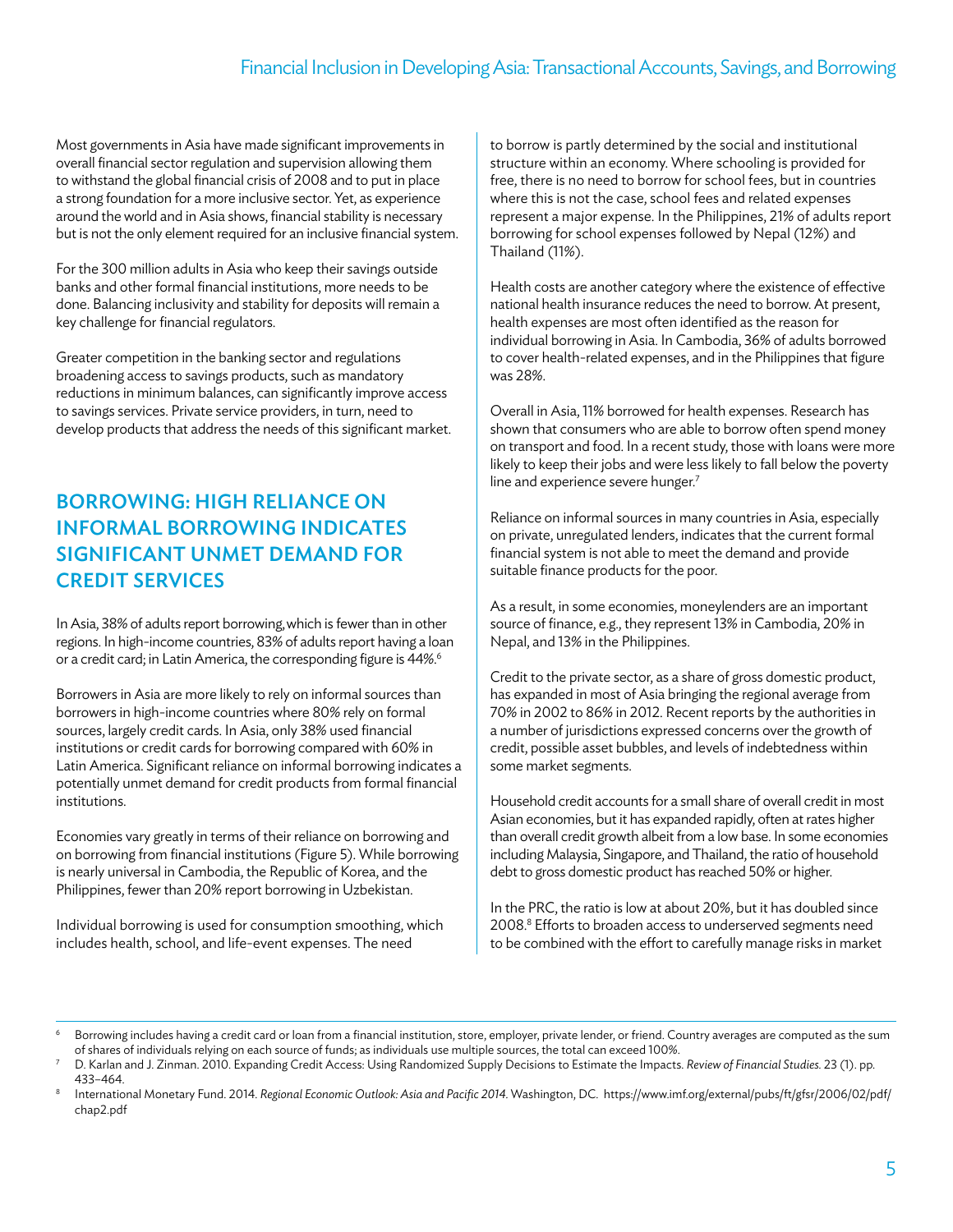

Figure 5: Percentage of Adults Borrowing from and outside Formal Institutions in Selected Developing Asian Economies

Lao PDR = Lao People's Democratic Republic, PRC = People's Republic of China.

Sources: A. Demirgüç-Kunt and L. Klapper. 2013. Measuring Financial Inclusion: Explaining Variation in Use of Financial Services across and within Countries. *Brookings Papers on Economic Activity.* Spring. pp. 279–340; authors' calculations.

segments that may have already accumulated substantial amounts of debt.

While household credit expansion is desirable, it should not become the source of costly credit boom-and-bust cycles. Expanding access to credit needs to be matched by the development of effective financial consumer protection frameworks and institutions.

#### Empowering the Poor through Finance: Policy Directions

Policy efforts to promote financial inclusion are gaining momentum both nationally and internationally. The Group of Twenty (G20) endorsed "Principles for Financial Inclusion in 2010,"and more countries are joining the Maya Declaration.9

The United Nations, Organisation for Economic Co-operation and Development, and multilateral development institutions have committed to support financial inclusion initiatives.

As governments begin to address the challenge and to achieve the goal of universal financial inclusion, the broad policy areas of focus outlined below should be included.

A crucial, but often underappreciated, ingredient of effective, empowering financial inclusion is the "last mile." If financial inclusion is to be more than just a statistic—the number of poor rural households that have an account in a bank or other formal financial institution—its beneficiaries must be able and willing to actually use finance for consumption and production. An idle bank account does nothing to improve the welfare or expand the

<sup>9</sup> Global Partnership for Financial Inclusion. 2011. *G20 Principles for Innovative Financial Inclusion.* Bangkok. http://www.gpfi.org/sites/default/files/documents/ G20%20Principles%20for%20Innovative%20Financial%20Inclusion%20-%20AFI%20brochure.pdf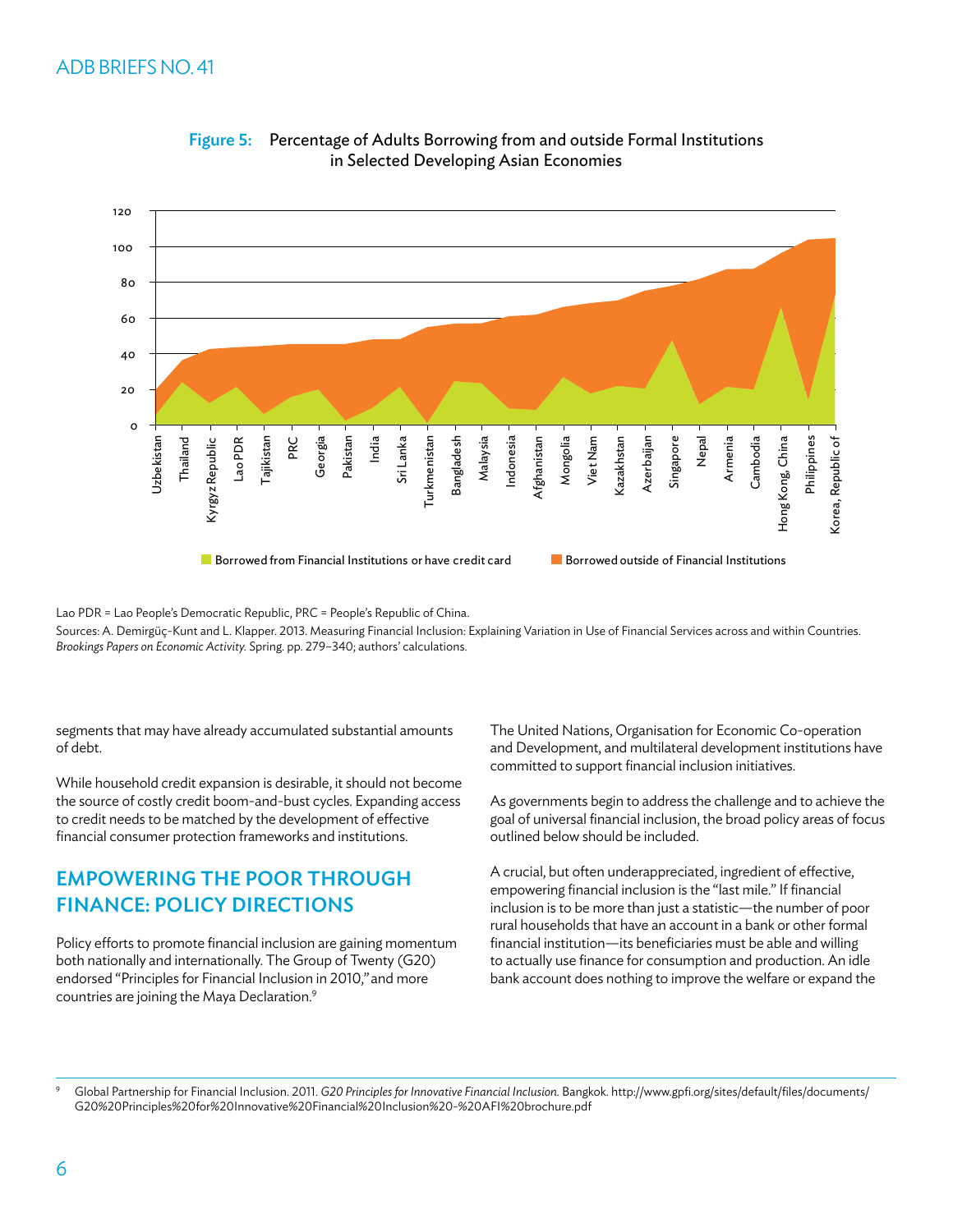productive opportunities of the account holder. Furthermore, it imposes unnecessary additional costs on banks.

Therefore, in order for finance to empower the poor, policy efforts must give due regard to the last mile not just by broadening access to finance but also by inducing the actual, beneficial use of finance. Examples include financial literacy and other financial education programs, encouraging banks and other institutions to design simple-to-use financial products for poor clients with little education; and the use of debit cards to facilitate conditional cash transfers to millions of poor rural women in Pakistan and the Philippines.

- Creating an enabling environment for innovation in financial service delivery to increase access to and reduce costs of financial services. An enabling environment includes legal and regulatory frameworks for financial service delivery as well as broader systems such as national identification cards.
- Implementing a proportional framework that advances synergies in financial inclusion, integrity, and stability. Maintaining financial stability is a precondition for financial inclusion. As the regulatory framework for the financial sector is reformed and strengthened, regulators need to take

into account impacts on financial access and incorporate necessary mitigation measures.

- Integrating consumer protection and empowerment as a key pillar of financial inclusion. Effective consumer protection and the availability of financial education are especially important for previously excluded populations with no prior knowledge of financial service products.
- Measurement and data for financial inclusion to inform decision making. Until about 5 years ago, few countries tracked the outreach of their financial systems, and no national reporting comparable to that on the financial performance is available presently. Important progress has been made in recent years with many countries introducing consumer finance surveys or surveys on access to finance. Since 2009, the International Monetary Fund has collected broad outreach data through its Financial Access Survey that now covers 189 economies. With funding from the Bill & Melinda Gates Foundation, the World Bank developed the Global Findex Database using a survey of 150,000 individuals in 147 countries available in 2011.<sup>10</sup> An updated database was recently released this year.<sup>11</sup> Further efforts, both national and international, will allow for a more granular assessment of financial inclusion challenges to better guide and inform policies going forward.

<sup>10</sup> A. Demirgüç-Kunt and L. Klapper. 2013. Measuring Financial Inclusion: Explaining Variation in Use of Financial Services across and within Countries. *Brookings Papers on Economic Activity.* Spring. pp. 279–340.

<sup>11</sup> A. Demirgüç-Kunt et al. 2015. The Global Findex Database 2014: Measuring Financial Inclusion around the World. *Policy Research Working Paper 7255.* Washington, DC: World Bank.